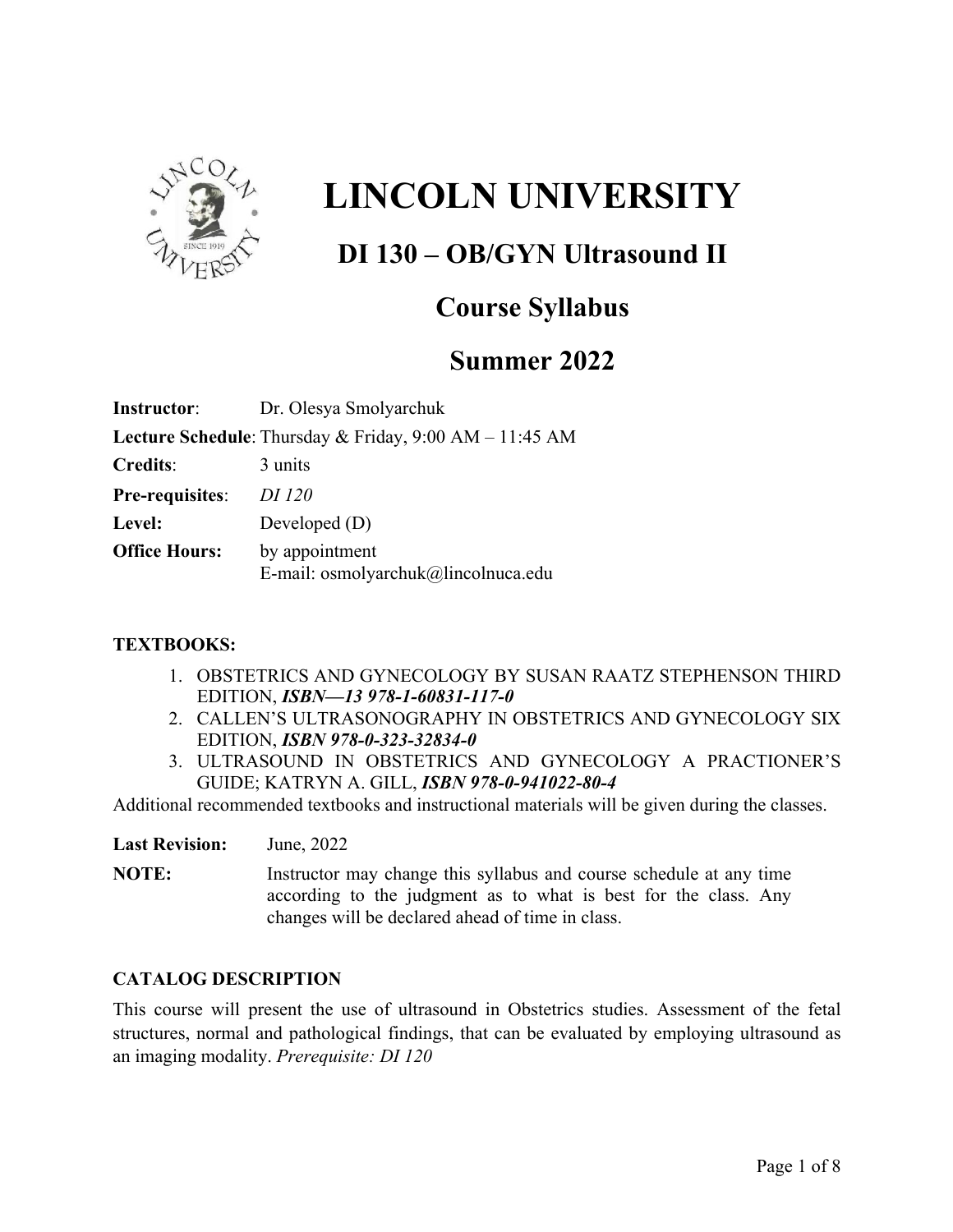#### **COURSE OBJECTIVES**

Upon satisfactory completion of this course, the students will be able to:

- Explain the difference between the basic and targeted ultrasound examinations.
- List the images required to document the fetal anatomic survey during basic and targeted scans.
- Perform Sonographic evaluation in the second and third trimesters of pregnancy, explain the role of Ultrasound in managing patients during the second and third trimesters.
- Assessment of normal Fetal Anatomy.
- Recognize the abnormal Fetal Anatomical findings, describe some of the findings that a fetus might be chromosomally abnormal.
- Assessment of Fetal Age and Size in the Second and Third Trimester, Calculate estimated fetal weight.
- List Fetal ratios that help determine normal growth of the fetus
- Explain the embryonic development of the placenta and umbilical cord.
- Identify the normal and abnormal appearance of the placenta, cord, uterus, and cervix during pregnancy
- Determine images of the fetal environment to include in the sonographic examination.
- Explain embryonic development of the fetal face, brain, and neural tube.
- Describe sonographic appearance of the neural tube structures normal and abnormal.
- Recognize the sonographic appearance of the normal and abnormal fetal chest, abdomen and pelvic anatomy.
- Summarize the use of three dimensional (3D) volumes in determine normal vs. Abnormal anatomy.
- Describe the sonographic techniques for the basic fetal echocardiographic examination.
- Associate sonographic findings with cardiac abnormalities.
- Describe the normal sonographic appearance of the fetal skeletal system.
- Identify fetal skeletal abnormalities and their associated findings.
- Explain the application of the Doppler ultrasound of the fetus, differentiate between quantitative and qualitative Doppler indices.
- Understand maternal and fetal complications that occur with multiple pregnancies.
- Discuss patterns of anomalies using the terminology associated with each form.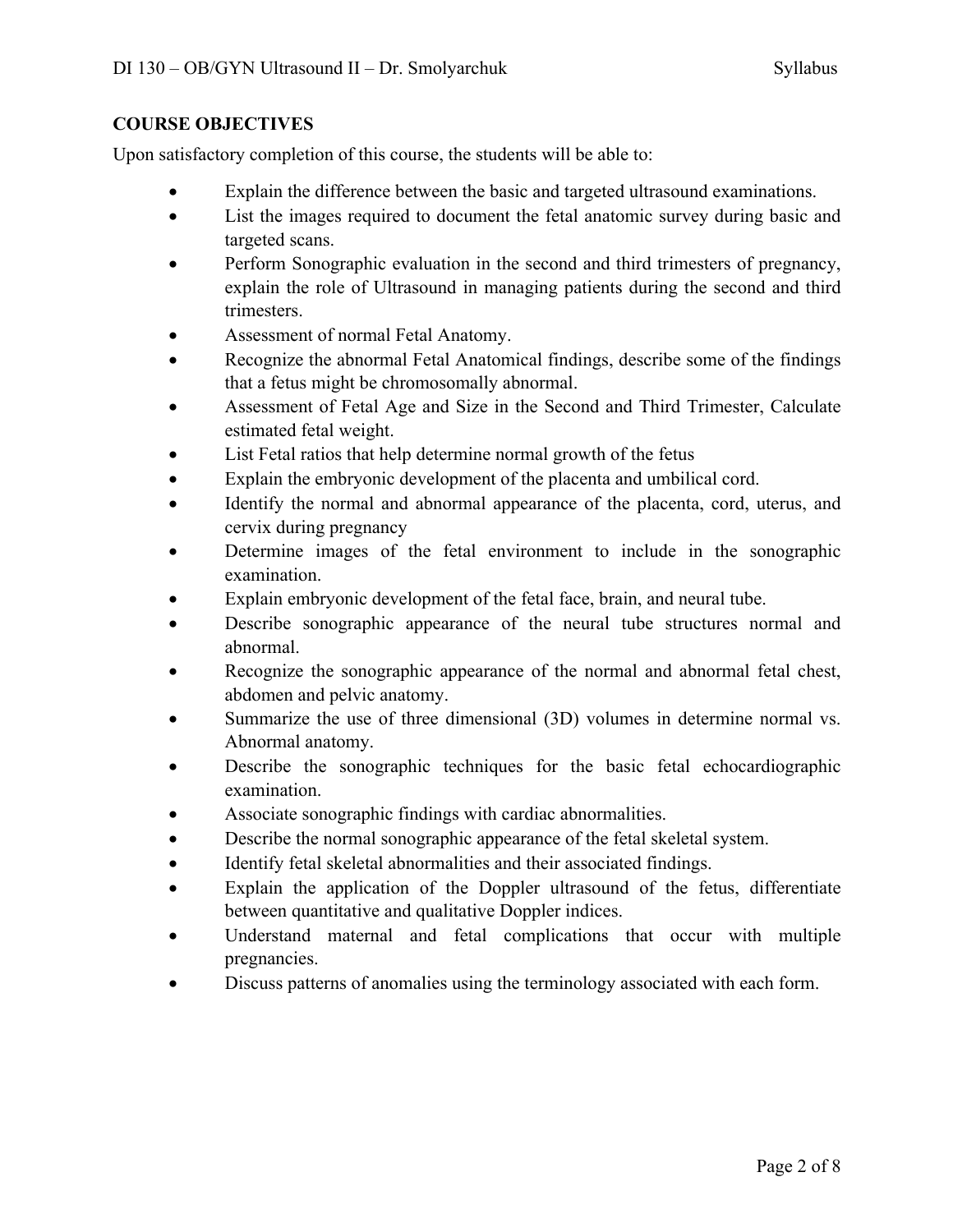#### **COURSE LEARNING OUTCOMES1**

Upon completion of this course, students should complete homework projects and presentations. Student should be able to:

- Demonstrate knowledge of Fetal anatomy and physiology;
- Understand each Fetal body system;
- Understand Fetal pathological findings

|                | <b>Course Learning Outcome</b>                   | Program<br>LO    | <b>Institutional</b><br>LO | <b>Assessment</b><br>activities |
|----------------|--------------------------------------------------|------------------|----------------------------|---------------------------------|
|                |                                                  |                  |                            |                                 |
| $\mathbf{1}$   | Understand the fetal anatomy of the fetus,       | PLO 1            | ILO 1a                     | In $-class$                     |
|                | normal variations. Sonographic appearance of     |                  | ILO <sub>2a</sub>          | activities,                     |
|                | the fetal internal organs and system.            |                  | ILO <sub>3a</sub>          | quizzes,                        |
|                | Understand the fetal environment: uterus,        |                  |                            | midterm, and                    |
|                | cervix, placenta, umbilical cord and amniotic    |                  |                            | final exams                     |
|                | fluid, sonographic appearance.                   |                  |                            |                                 |
| $\overline{2}$ | Recognize sonographic signs of pathological      | PLO <sub>1</sub> | ILO 1a                     | Ultrasound case                 |
|                | findings during second trimester anatomical      | PLO <sub>3</sub> | $\overline{L}$ O 2a        | analyses and                    |
|                | fetal survey.                                    |                  | ILO <sub>3a</sub>          | group                           |
|                |                                                  |                  | ILO <sub>4a</sub>          | discussions,                    |
|                |                                                  |                  |                            | quizzes,                        |
|                |                                                  |                  |                            | projects.                       |
| $\overline{3}$ | Demonstrate knowledge of diagnostic criteria     | PLO <sub>1</sub> | ILO 1a                     | <b>Ultrasound</b> case          |
|                | for ultrasound evaluation of the fetus and fetal | PLO <sub>3</sub> | ILO <sub>2a</sub>          | studies,                        |
|                | environment.                                     |                  | ILO <sub>3a</sub>          | quizzes,                        |
|                |                                                  |                  | ILO <sub>4a</sub>          | midterm and                     |
|                |                                                  |                  |                            | final exams,                    |
|                |                                                  |                  |                            | projects.                       |
| $\overline{4}$ | Be able to recognize the fetal syndrome and      | PLO1             | ILO 1a                     | Case studies,                   |
|                | explain the role of the targeted ultrasound      | PLO <sub>3</sub> | $\rm ILO$ 2a               | project                         |
|                | examination.                                     |                  | ILO <sub>3a</sub>          | presentations                   |
|                |                                                  |                  | ILO <sub>4a</sub>          | and discussions                 |
|                |                                                  |                  |                            | of student's                    |
|                |                                                  |                  |                            | projects.                       |

#### **INSTRUCTIONAL METHODS**

Instructional methods include lectures and in-class hands-on scanning. Classroom activities are collaborative –– students may and should help each other. The instructor will be available to help

<sup>&</sup>lt;sup>1</sup> Detailed description of learning outcomes and information about the assessment procedure are available at the Center for Teaching and Learning website (ctl.lincolnuca.edu).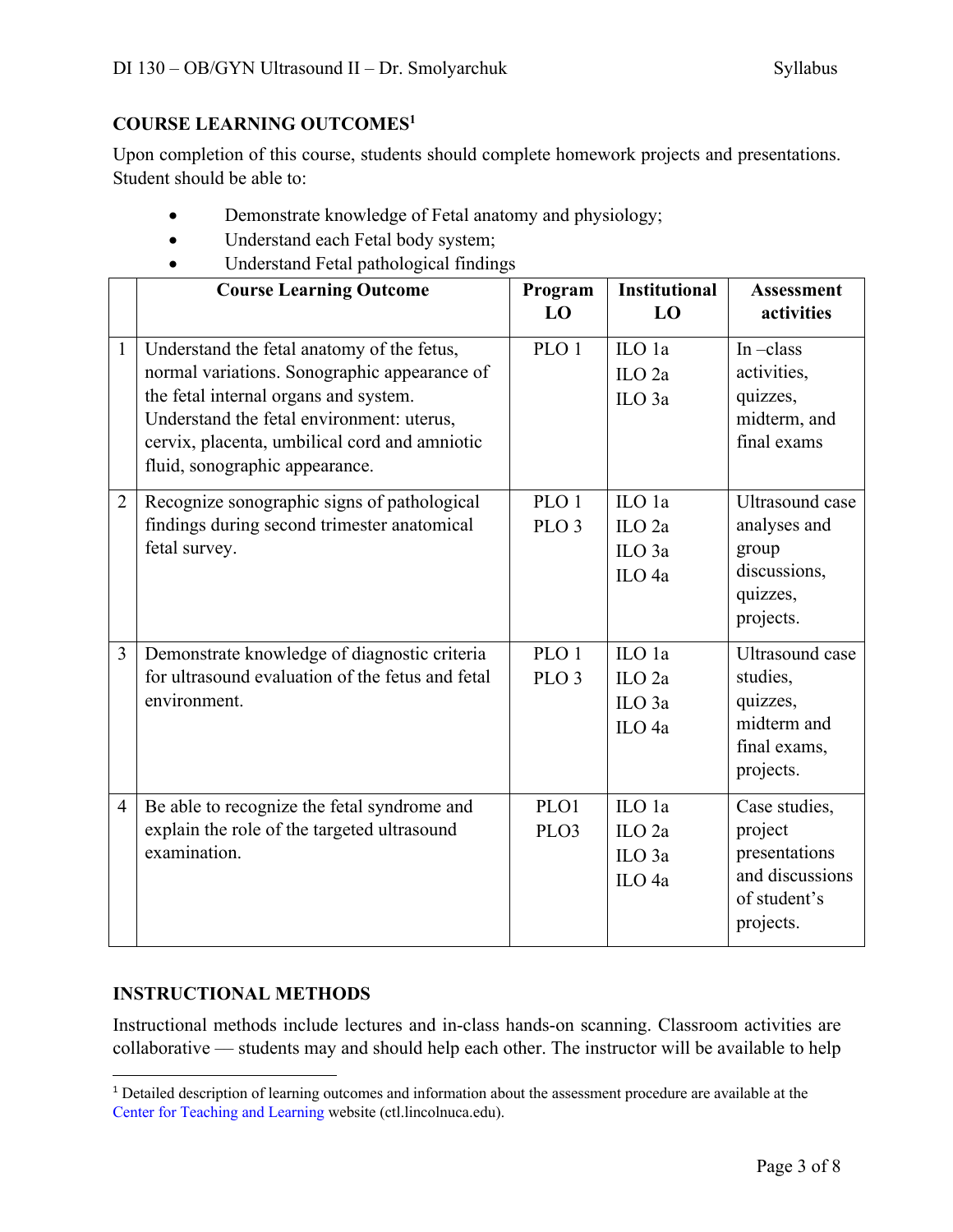students with all tutorials and other assignments. The previously described topics will be presented through the following activities:

- Assigned text reading;
- Lecture materials:
- Recommended study guide activities;
- Internet resources;
- Group discussions and ultrasound case analysis;
- Quizzes & examinations;
- Ultrasound laboratory live & video demonstrations;
- Students' ultrasound hands-on self-study.

Assignments and projects require students to actively use resources of the library. A detailed guide to business resources of the library as well as the description of Lincoln University approach to information literacy are available at the Center for Teaching and Learning website (ctl.lincolnuca.edu).

#### **REQUIREMENTS**

- This is a lecture course in which lecture topics are presented by the instructor.
- Students are expected to be prepared in advance of the class sessions.
- Preparation includes the following: having read text materials (e.g., textbook readings, and lecture outlines) assigned for each class session and bringing required work materials (e.g., textbook, handouts, writing supplies, etc.) to the session.
- Homework includes reading topics prior to the class.
- Students are expected to attend and participate in all course lectures and activities, and complete all quizzes, examinations, and course assignments on time. Therefore, attendance and being on time are crucial for final grade. Students must budget time efficiently and be realistic about all personal and professional commitments that consume time.

#### **ACADEMIC HONESTY**

The University maintains a strict policy concerning academic dishonesty, which includes cheating, plagiarism, giving assistance on an examination or paper when expressly forbidden by the instructor, and any other practices which demonstrate a lack of academic integrity. It is the responsibility of the students to know and to adhere to principles of academic honesty. A student found guilty of academic dishonesty will be subject to academic sanctions ranging from assignment failure to course failure.

#### **COURSE GUIDELINES**

To successfully complete this course, students must pass the quizzes, project, midterm, and final exam portions with a 70% or better. Students should attend all the class meetings. However, considering possible urgent situations, students may be absent from maximum two class meetings with prior notice to the instructor. Three late arrivals will affect the grade.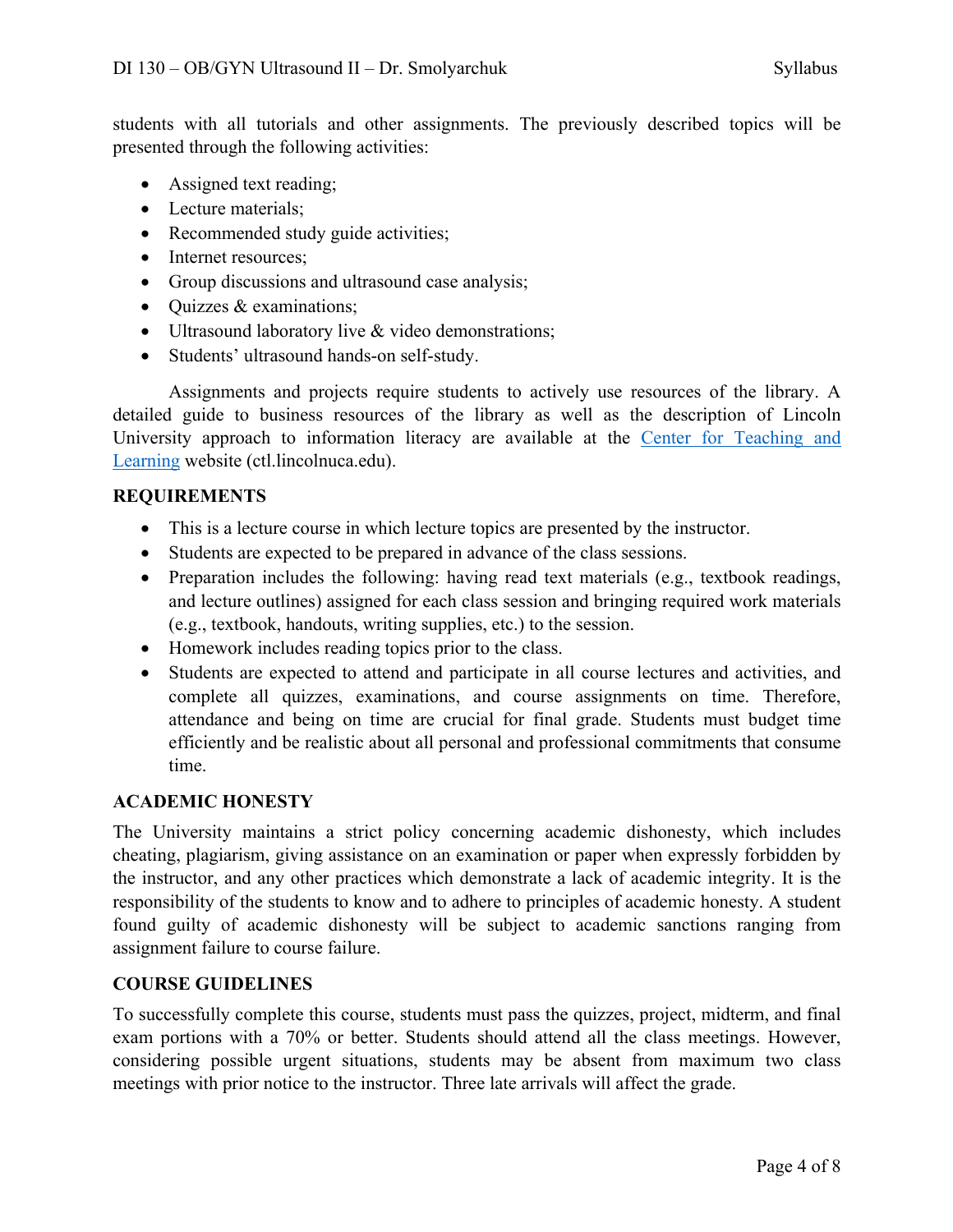- **Students who are tardy, who arrive after roll is taken will consider absent.**
- **Students are not allowed to be more than 15 minutes late.**
- **If you are late or absent, a valid excuse such as illness, family emergency, unforeseen heavy traffic or natural disaster is expected.**
- **If you are late because of unforeseen heavy traffic more than 3 times during the semester it will consider as absence.**
- **If a student arrives twice late for a one session (at the begging of the class and after break more than 5 minutes late) would consider as absent.**

The term grade is based on attendance, class activity, project, midterm and/or sum of quizzes, final examination. Individual projects will be assigned at the beginning of the semester. Project is due by the last meeting. No project will be accepted after the due date.

If a student misses a class without a valid reason, no make-up for quizzes and presentations is allowed. With a valid document, a student is allowed to take missed tests within one week. The valid document must be provided as soon as possible after the student returns from the illness and as determined by the instructor. There is no make-up for missed or failed midterm. The final examination, if failed, can be retaken only once. If failed second time, the subject is considered failed. Dictionaries can be used during the class time. No electronic devices during the test time.

Exams must be taken during the scheduled time period. A student missing an exam because of an illness or legitimate emergency may take a make-up exam as soon as possible after the student returns from the illness and as determined by the instructor. In such a circumstance, the student should make every reasonable attempt to contact the instructor before the exam period is over (or as soon as possible). While make-up exams will cover the same content area as a missed exam, the exam format and specific questions may be different.

During the written exam, any student observed in a situation that could be considered suspicious (e.g., an open book within his/her field of vision, looking around or checking a cell phone or other wireless device, etc.) but no cheating is observed, will be warned. Once warned, any applicant found cheating on written exam will be failed for the exam and prohibited from retaking the written exam without permission from the dean.

Students cannot leave the room during the test/exam. As soon as a student leaves, his/her exam is considered finished.

Lecture is not a substitute for textbooks. Students should read textbooks and use other sources to be prepared for the tests. Lecture is to guide the students to prepare for the course subjects.

#### **HOMEWORK**

The goal of the homework is to help students achieve the course learning objectives. Homework consists of two parts. First part is to read the textbooks and materials to review and analyze the lecture given during a previous class session. Students are expected to spend six hours for each class session outside of class in completing the reading assignments related to each lecture. These assignments are graded through short quizzes given at the beginning of the following class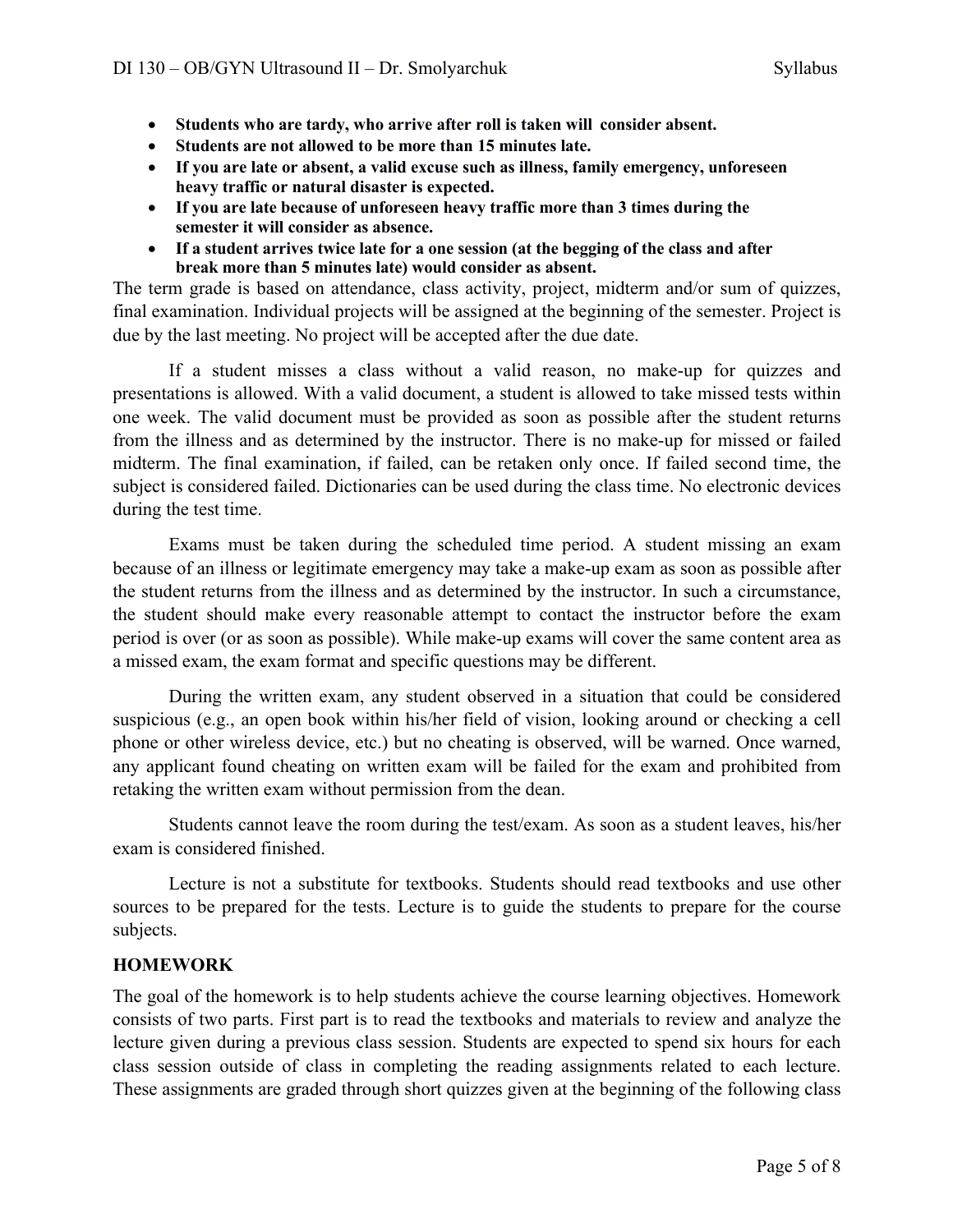session. Second part of the homework consists of a project presented at the end of the course. Each student will choose the topic for presentation or will be assigned one by the instructor. The presentation should be approximately 10 minutes long and with 5 minutes for a discussion. The presentation should include ultrasound images related to the topic of presentation. The images need to be dated and should indicate the student's name. The topic and format for the presentation will be discussed in class for more details. A final draft of the presentation must be submitted for review one week prior to the presentation.

#### **Evaluation Criteria for Project:**

- Clinical statement: 2%
- Background information:  $2\%$
- Slide content: 2%
- Slide design: 1%
- Resolution of the problem:  $2\%$
- Oral presentation in class: 1%

Total: 10% of all the course grading elements.

#### **TESTING**

#### **Quizzes:**

Students will take 11 quizzes; 10-15 questions each. These quizzes will address the detailed content and major concepts presented in the lectures, lecture outlines and text readings to evaluate students' work outside of the classroom. Each quiz will be timed; 1 minute for every question to complete. No make-up quizzes for missed quizzes will be administered.

#### **GRADING**

| <b>Evaluation</b> | Weighting           |      |
|-------------------|---------------------|------|
|                   | <b>Attendance</b>   | 10%  |
|                   | <b>Quizzes</b>      | 20%  |
| Lecture           | Project             | 10%  |
|                   | <b>Midterm Exam</b> | 30%  |
|                   | <b>Final Exam</b>   | 30%  |
|                   |                     |      |
| <b>Total</b>      |                     | 100% |

#### **GRADING SCALE**

| Grade                                                                                          |  | $A \mid A -   B +  $ |  | B   B-   C+   C   C-   D+ |  |  |
|------------------------------------------------------------------------------------------------|--|----------------------|--|---------------------------|--|--|
| Points   94-100   90-93   87-89   84-86   81-83   78-80   76-77   74-75   72-73   70-71   0-69 |  |                      |  |                           |  |  |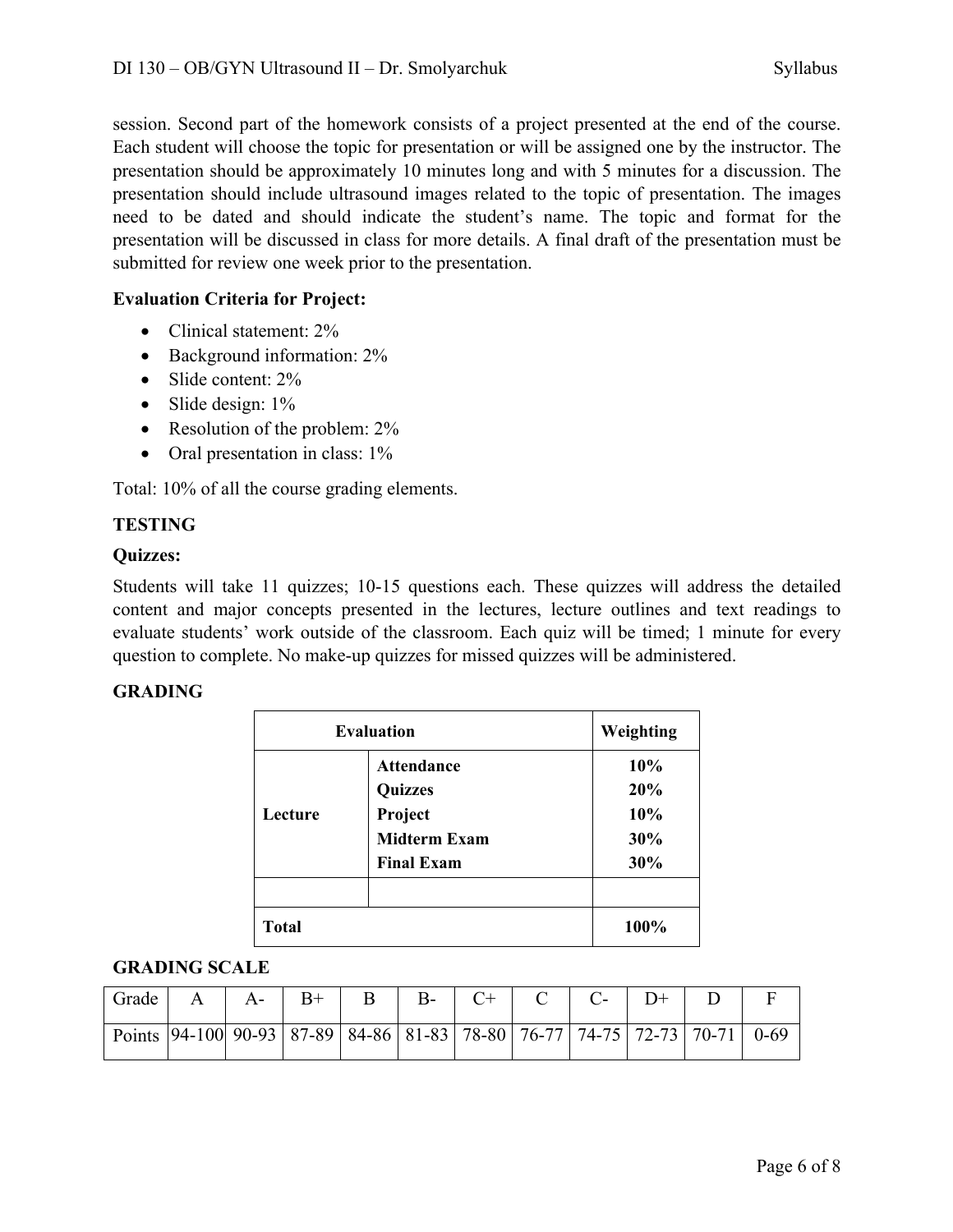#### **CLASSROOM PROTOCOL**

- All students are expected to display professionalism, in preparation for hospital work. That means arriving on time, remaining quiet when others are speaking, and paying attention to whoever has the floor in the classroom.
- Students are expected to attend and be prepared for all regularly scheduled classes. If a student knows in advance that he or she will need to leave early, he or she should notify the instructor before the class period begins.
- Students are expected to treat faculty and fellow students with respect. For example, students must not disrupt class by leaving and reentering during class, must not distract class by making noise, and must be attentive to comments being made by the instructor and by peers.
- Never speak while the instructor is speaking.
- **Disruptive behavior will not be tolerated.**
- Students engaging in disruptive behavior in class will be asked to leave and may be subject to other penalties if the behavior continues.
- **No eating, sleeping or personal grooming is permitted during lecture and ultrasound laboratory classes.**
- **Drinks only in closed container in classroom and not in the laboratory.**
- Please turn off your cell phones.
- If you use a computer in class, please use it only to take notes, to access course materials from the course webpage, or to locate information relevant to the class discussion.
- Do not use your computer to surf the web, check emails, or send/receive text messages, as these activities are distracting to those around you (and decrease your chances of getting the most out of your time in class).
- To encourage the free flow of conversation, no part of any class may be recorded on audio or video media without the permission of the instructor. You may record notes by hand or by typing into a mobile computer.
- The presence of guests to listen to any part of a class requires the consent of the instructor.